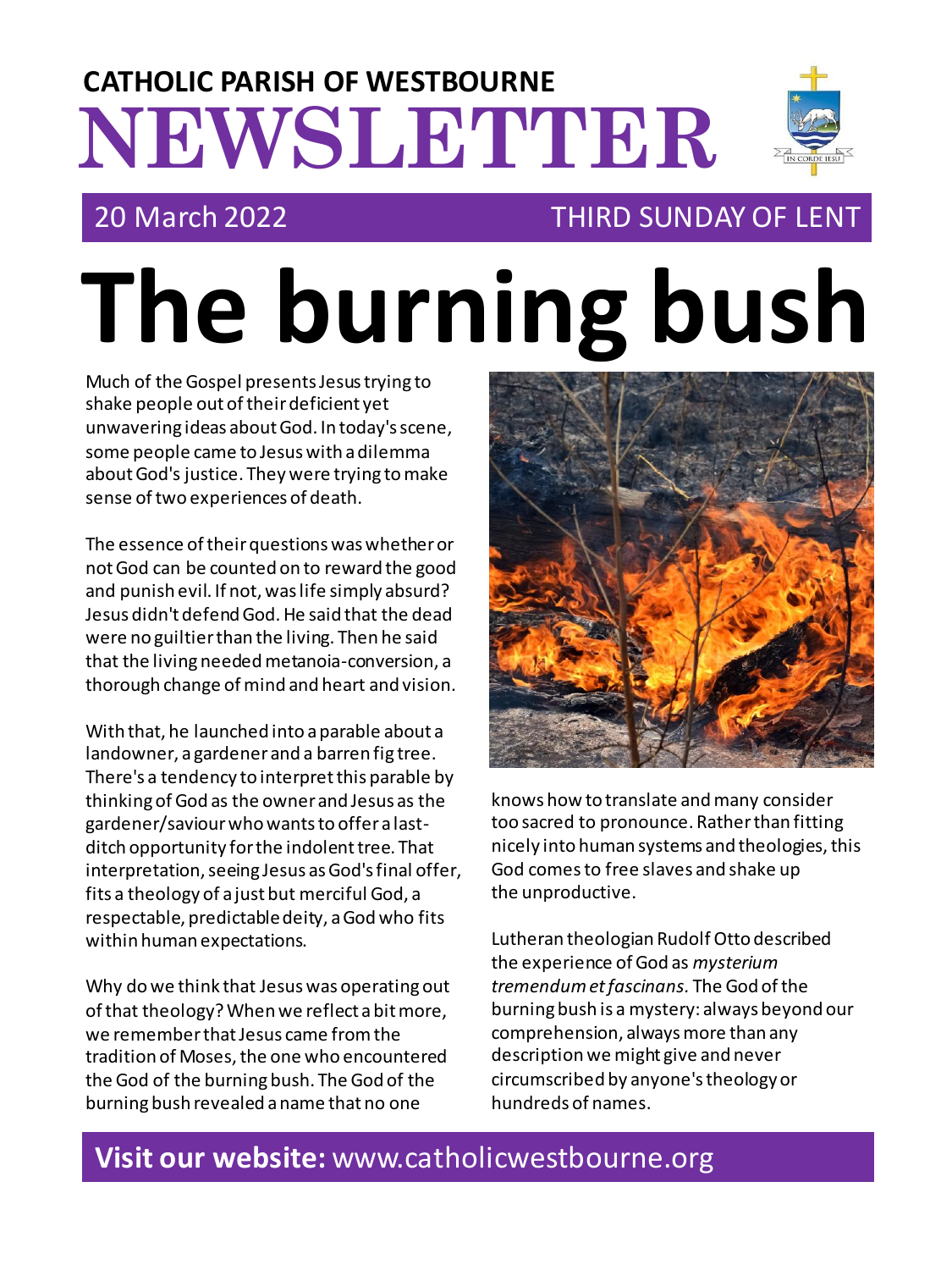## **MASS TIMES**

**Sunday 20 March - THIRD SUNDAY OF LENT** 9.00am 11.00am

**Tuesday 22 March - THIRD WEEK OF LENT** 10.00am

**Sunday 11th 9am:** *The Parish* **11am** *Tim Mc Cann* **Wednesday 14th** *Repose of the souls of Bernard Charles and Elsie May Pratt* **Wednesday 23 March - THIRD WEEK OF LENT** 10.00am

**Saturday 16th** *Rosemarie Schofield RIP* **Thursday 24 March – THIRD WEEK OF LENT Sunday 18th 11am** *The Parish*  10.00am

> **Friday 25 March – THE ANNUNICATION OF THE LORD** 7.00pm Adoration of the Blessed Sacrament from 6.00pm Stations of the Cross from 6.15pm

**CONFESSIONS:**After Mass or by appointment.

## **OUR PARISH**

#### **OUR LADY IMMACULATE CHURCH SEAMOOR ROAD, WESTBOURNE, BOURNEMOUTH, BH4 9AE**

**Parish Priest:** Fr Leslie Adams **Telephone:**01202 764027 **Email:** ladams@portsmouthdiocese.org.uk *(Baptism, Marriages, Sick Visits, Funerals and Confessions)*

**Parish Office** *(Wed 9.00am - 12.00pm)* **Parish Administrator – Suzanne Quinn** General enquires andhall bookings **Telephone:**01202 760640 **Email:** oliadmin@portsmouthdiocese.org.uk

**Safeguarding Officer:**Matthew French **Email:** mail@matthewfrench.net

## **SUNDAY MASS READINGS**

**Entrance Antiphon**- **Cf. Ps 24: 15-16** *My eyes are always on the Lord, for he rescues my feet from the snare. Turn to me and have mercy on me, for I am alone and poor.* 

#### **Gospel Acclamation** - **Mt4:17**

*Glory to you, O Christ, you are the Word of God! Repent, says the Lord, for the kingdom of heaven is close at hand. Glory to you, O Christ, you are the Word of God!* 

#### **Communion Antiphon**

*The sparrow finds a home, and the swallow a nest for her young: by your altars, O Lord of hosts, my King and my God. Blessed are they who dwell in your house, for ever singing your praise.*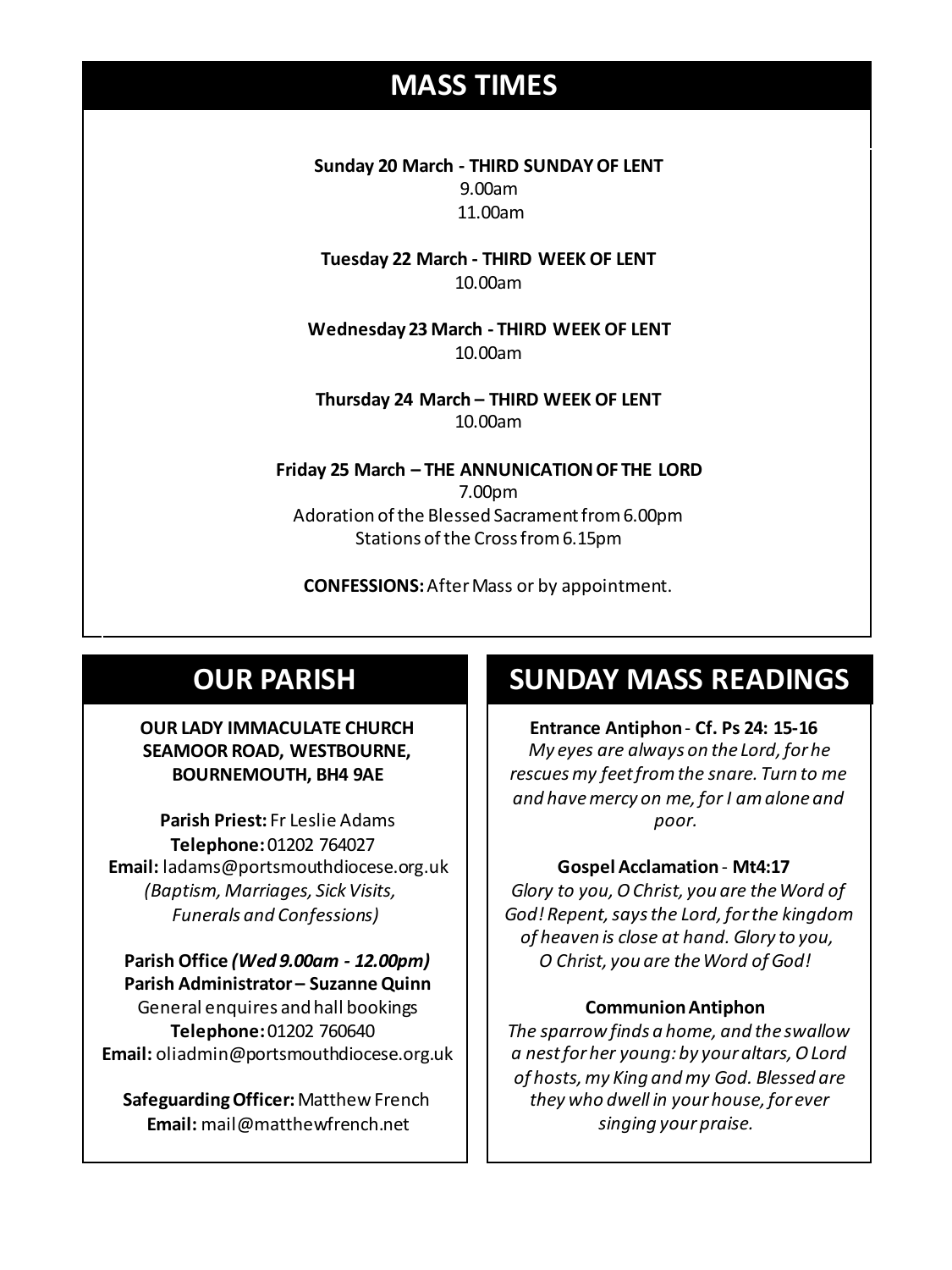## **PARISH NEWS**

**PREPARING FOR LENT:** We are called not only to abstain from luxuries during Lent, but to a true inner conversion of heart. Let us start to prepare for this 40+ days season of grace. Confessions are available on request or after Mass.

**BISHOP PHILIP'S PASTORAL LETTER:** Please read the Pastoral Letter from Bishop Philip in which he asks us to *'bombard heaven with petitions for peace'* and shares ideas on what we can do at this time to support our brothers and sisters in Ukraine. Copies are available at the back of the church and on our website.

#### **DIOCESAN PILGRIMAGE TO LOURDES 2022:**

This will take place from Monday 18 to Friday 22 July 2022, flying from Bournemouth Airport. The cost of the pilgrimage is £675 per person (based on 2 people sharing a room). Single rooms are available at a supplement.

As before, the pilgrimage will be supported by the youth of the diocese. Those aged 15-35 volunteer to support the pilgrimage by helping with music, the liturgy, companionship for our pilgrims, and physically supporting those in need by pushing wheelchairs etc. The cost for a youth pilgrim is £575. Click on the website www.portsmouthdiocese.org.uk/lourdesfor further information and for the opportunity to book a place.



**INTRODUCTION TO PRAYER FOR BEGINNERS:** Prepare for Holy Week with two sessions to introduce prayer in a very simple way, using the Catechism of the Catholic Church. This course is open to everyone who wants to discover more about the meaning of prayer and how to pray. The course will be led by the Dominican Sisters, and will take place on Thursdays 31 March and 7 April from 7.30pm to 9.00pm.

**Session 1:** What is Prayer? **Session 2:** Types of Prayer

https://us02web.zoom.us/meeting/register/tZE qduCtrz0vG9D1wsJLK49Tv6YzFl0NKi46

Please look on the noticeboard for information on other courses provided by the Formation for Misson team.

## **OFFERTORY COLLECTION**

You can donate directly into the bank account:

> **PRCDTR Bournemouth Our Lady Immaculate**

**Sort code:** 309304 **Account:** 00875075

**Thank you for your continued support.**

### **PRAYERS PLEASE**

**Please remember all the sick and housebound of our parish especially:**

Teresa Wraith, Win Sheridan, Kathleen Wood, Phillip Rockford, Germain McAulay, Geoffrey Dixon, Joe Bonnici, Marjorie Lee